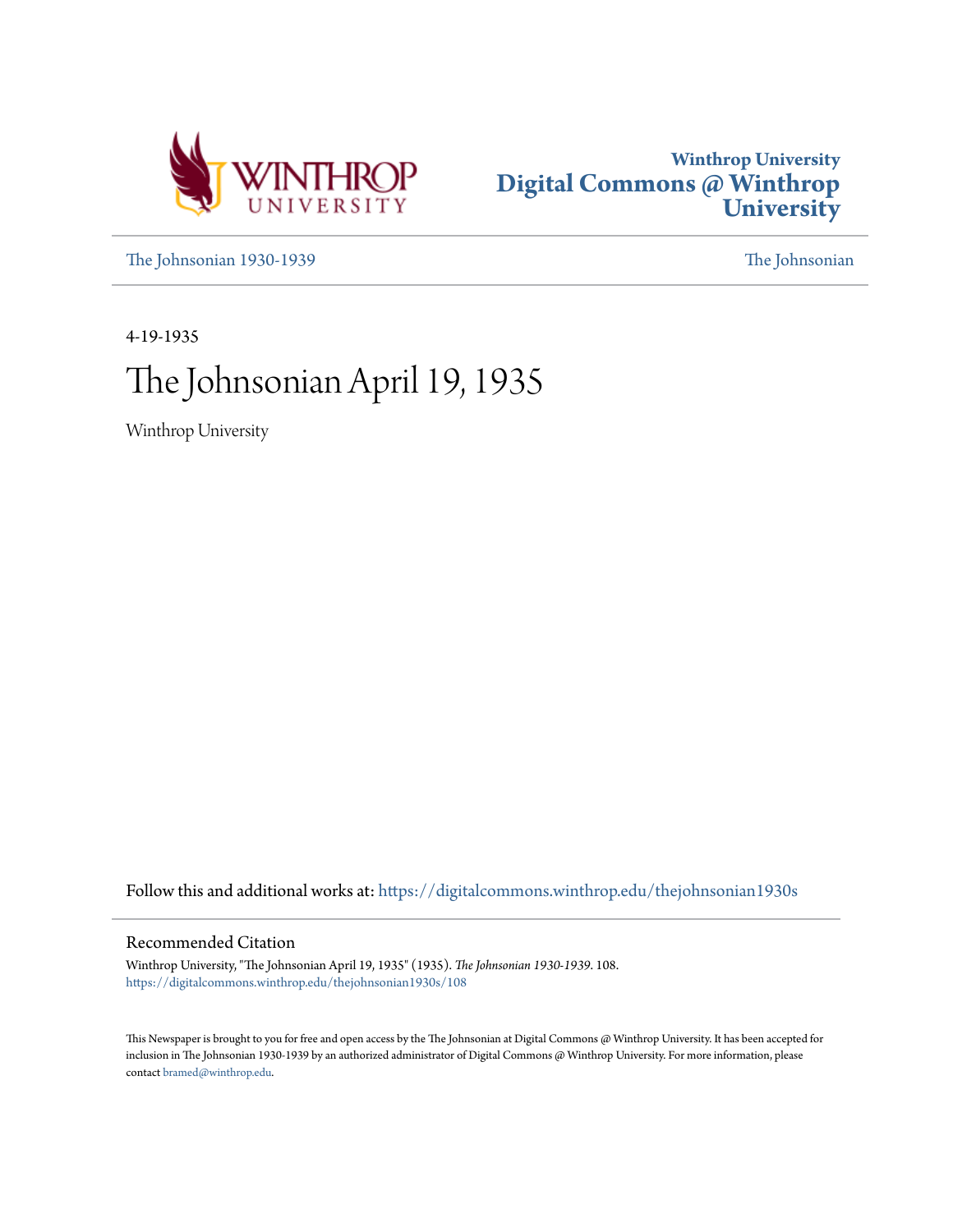## The Johnsonian **FICIAL PUBLICATION OF** K HILL, SOUTH CAROLINA, FRIDAY, APRIL 10 1918

SPRING RETREAT **GIVES DANCE PROGRAM** venty-Three Seniors Exchange Cabinet, Counselors, Faculty Noted Dancer is Assisted By Places With Teachers For Board and Officers Spend Trio and Musician-Prese **CONSTITUTION REVISED** Here Tuesday Evening Week-End at Shack Week **ANNA MARION BUSBEE** AT DEBATERS MEETING The V W C A Cabinet and Con-Swinshave, "the Swirth at Winthrop students who exch ANNOUNCES Y, CABINET selor Hetreat will be held at the Se 1793-130-Operacy antics, Wides of the Govern as Every closes and the method, the same of the same of a state of the same of a state of the same of a state of the same of the same of the same of the same of the same of the manara www.end in a program of<br>see and music presented in Main<br>diterium of Winthrop College. Tueswith teachers of state schools from<br>Monday through Friday, April 8-13, an Dr. Keith Announces Teams Shack, Saturday and Sunday, April 20 hosen tree and 21. The progr steen Cirls Choose on Ex-Represent Winthrop at as follows: Emily Davis. Clover; Elizabeth McFadden, Mullins; Mery Stev **Represent Wintern as Station (Minimum Distance)**<br> **Colleges** associates and agreement and agreement and agreement and a stationary and a stationary and a stationary and a stationary and a stationary and a stationary and seng, april 16, at 8 o'clock.<br>The was assisted by a trio of Misses Austin, Mahouty, and<br>tuel Lackow, planist.<br>The Colomy, planist.<br>The Tom, Moussongaky-<br>Invirsings and Trio.<br>Olle, Lisdoff — Emanuel she Anell 18, at 8 o'clocl Other Colleges enson, Wilkesbox nson, Wilkesbaro; Emily Gosset, Mul-<br>13; Mary Sartar, Pacolet; Edna Walkpky; -Thamara Swirskaya  $Tri$ ice from Priz Pra...<br>skaya.<br>Roses, Dris Valse of the R rirskaya.<br>"Nadia," Sirin -the Tric **Ballahanelle, Racht** ekow. ackow.<br>Grecian Suite, "Orpheus,"<br>Thamara Swirskaya and Trio Arab Slave, Ama estraum, Liszt-Emanel Le Talh Carloca, Popular Mexican  $\overline{\mathbf{A}}$ ara Butrakaya. Encore.<br>Tamana Swirskaya.<br>Ihamana Swirskaya.<br>Water Fisying—Emanuel Lacko<br>www.lude, Rachmaninoff — En Popular Mexican Atr "Of my dances, the dance I enjo " said Sudrakaya, "the or ery much," said Gwirskays, "the one<br>hat makes me laugh, is my music box als I have no dist. I pay no at

Of myself I have 50 ones a straight I want, in the following means of the straight but it and it is a straight on the layer the burst of the straight on the layer of the straight in the straight in the straight in the str

VOL. 12, NO. 22

in the world."<br>
"I have been everywhere," Swirskaya<br>
stated, "but I have never seen such any<br>
spitting prople as here. They spit and<br>
her; yawn. each trying to outspit the<br>
other; "i ha axid exclained. "Nowhere, no<br>
in li ting people

ting people."<br>Emmuti Lackow, planist and com-<br>poser, after having been in America<br>for six months, announced that, "American<br>loan girls are a thousand times as nicer

#### **Student Poets Give** Program In Chapel

Bociety gave a resume of the Postry Bootsty Steve a resume on the light postry in the light model<br>into and works of the lake Edwin Arbitraly. Margin Tucklay, and in the refluction<br> $M_{\rm HI}=10^{10}$  Margin Columbia and the light positive positive and the exits of the late Edwin Ar with the remark, "Edward"<br>Robinson is dead; the

#### cial Service Club Has Afternoon Picnic

ers of the Bocial Service Club



ny A. Edwards, Sumter; Matrel Hill, mier; Matrel Hill, Sumter; Altene<br>nree, Williston; Alben Reid, William;<br>1; Frances McCraw, Williston; Matrel<br>1; Frances McCraw, Williston; Betty<br>rrite McPherson, Williston; Betty<br>nnton,  $m: \mathcal{P}$ 

#### **Winthrop Choral Club** Sings Lenten Cantata

Vintings College Charal Club. di-<br>
vertical typ Professor Walter B. Roberts, S. W. STUDENTS NAMED<br>
vertical typ Professor Law Wombs of STRAWBERRY LEAF<br>
of the stress and Maritan College College College College College Coll

will be the solidits for the cantata; and<br>Miss Ruth Stephenson, organist, and<br>Mary Peele, planist, will be the accom-

Miss Rubs are the canonic and the model is and Assembly and the same of the same of the same of the same of the same of the same of the same of the same of the same of the same of the same of the same of the same of the s White," is for tensor and Saturdove with form, the Road and the state and the state and the state of the state and the state of the state and the state and the state of the state and the state and the state of the state a

# Catherine Paulling

Members of the social device Glub (Calterine Hunt Pauling, rising Sen. Convenience to the signal device of the shapes of the strongended of the phase of the strongender of the strongender of the strongender of the stronge

## North Carolina State

## **Masquers Present**

ee Spanish tableaux were pre-

#### **Jessie Matthews Plays Role** Of Comedienne In "Evergreen"

"Everyteen," featuring Jensie Matthews, darling of the London<br>stage, tells the story of a nuce-fam-<br>ous consentionaris darged for the store ous consentions<br>closely resembles her mether that<br>a publicity man hild spoor the i closery same hide upon the read<br>of baving the girl appear as the re-<br>of baving the girl appear as the re-<br>tienal stage come-back after years<br>tienal stage come-back after-for

Assembly



interval of the convention in the search of the convention in the convention in the free convention of the convention of the convention of the convention of the convention of the convention of the convention of the conven

Pinkle Webb, chief counselor of the  $Y$ . W. C. A. for 1935-26, has announced her cabinet, after a meeting of the of-<br>Tierra of the  $Y$ . W. C. A., and the fac-

Heres of the Y. W., C., A., and the factory advertisery board.<br>
The members of the cathest are a simple controller in Solicity and the cathest frequency for Fig. 1911<br>
Free, Childers, Bara Lee Hughes, Portland, Heres, E. Nancile Wil<mark>kerson, Anna Pitts, Lilli</mark><br>Wertz; and from Breazeale; Ann Whil ertz; and from Breazeale; Ann White<br>"En Johnson, - Kitty Hair, Evelyn<br>terson, Ruby Louise Heustess, "Lib"<br>Donald, " <sup>11</sup>-McDonald, Lila Pugh will be counsely or day stu

#### Dr. r. Phelps Attends<br>Council On Education

Dr. Shelton Phelps returned to Windows Press (1976)<br>The Shelton Phelps returned to Windows business trip to Washurston and New<br>Shustens trip to Washurston and New York. Dr. Phelps Istit the college ou<br>Sunday, April 14, for

#### SUBSCRIPTION, SL00 A YEAR

#### **DOT MANNING TO HEAD ATHLETIC ASSOCIATION**

Katie Coker, Treasurer, an Briggs Anderson, Secretary For 1995.36

Dot Manning was elected Pres of the Winthrop Athletic Association<br>Wednesday, April 17. Katie Coker was urer: and Briggs And

Mart Dargan, Mary Virginia Plowder, Mart Dargan, Mary Virginia Plowder, Bundy Martha Hawkhorpe, Martha Marchart<br>Mills, Gra Belle Rucks, Bobbie James.<br>Mills, Gra Belle Rucks, Bobbie James.<br>Dot Grimball, Mary Galkman, Addie<br>Glokes, Jeniel Beason, Elizabeth Etam.<br>Elizabeth Oregg, Alice Johnson, R Stocks, Jemiel Besaton, Elizabeth Kamn, Stach<br>Schuler, Machine Galachen, Machine History, Urginia Meticalitare, Martha<br>Moore, Machine Hefchitler, Martha<br>Moore, Machine Pedgette, Helen<br>Moore, Machine Pedgette, Helen<br>Sourg,

#### Beta Pi Theta Names Officers For 1935-36

Beta Pi Theta offerers elected at a needing Wednesday, April 17, at 12:30<br>needing Wednesday, April 17, at 12:30<br>ne. a follows: president, Lillian Ben-<br>needed and the president, State Mekforows:<br>receivery, Materi Brown; cor at Leasurer until members are elected<br>aexi year. The officers will be installed<br>on May 1.

#### **Senior Class Elects** Historian, Secretary

Prances Wylie, of Union, and Hallie Mac Merchiten, of Pierence, were elected binterian and alumni-accretary, respectively. of the Glass of 1935 at a meeting of the Schur Class held after Chapel Priday, April 12, nion, second Were<br>
Rorence, were<br>
alumni-accretary,<br>
iam of 1935 at a

# Wins Debating Tourney<br>
R. L. Batt. Jr., and North Granital State won first the interest<br>
State won first honors in the interest-<br>
letterist debute powering and at the interest-<br>
The Pi Kappa Delta query, "Resolved.<br>
The P

Sheldon, who tied for ninth place, and<br>Virginia Parrott,

**Tableaux And Dance** 

In the West Party and diring that these states are the best indicated values of the best indicated values (the best indicated values) (Table (Jessie Radio), and the case of the case of the case of the case of the case of t

**Wins Debating Tourney**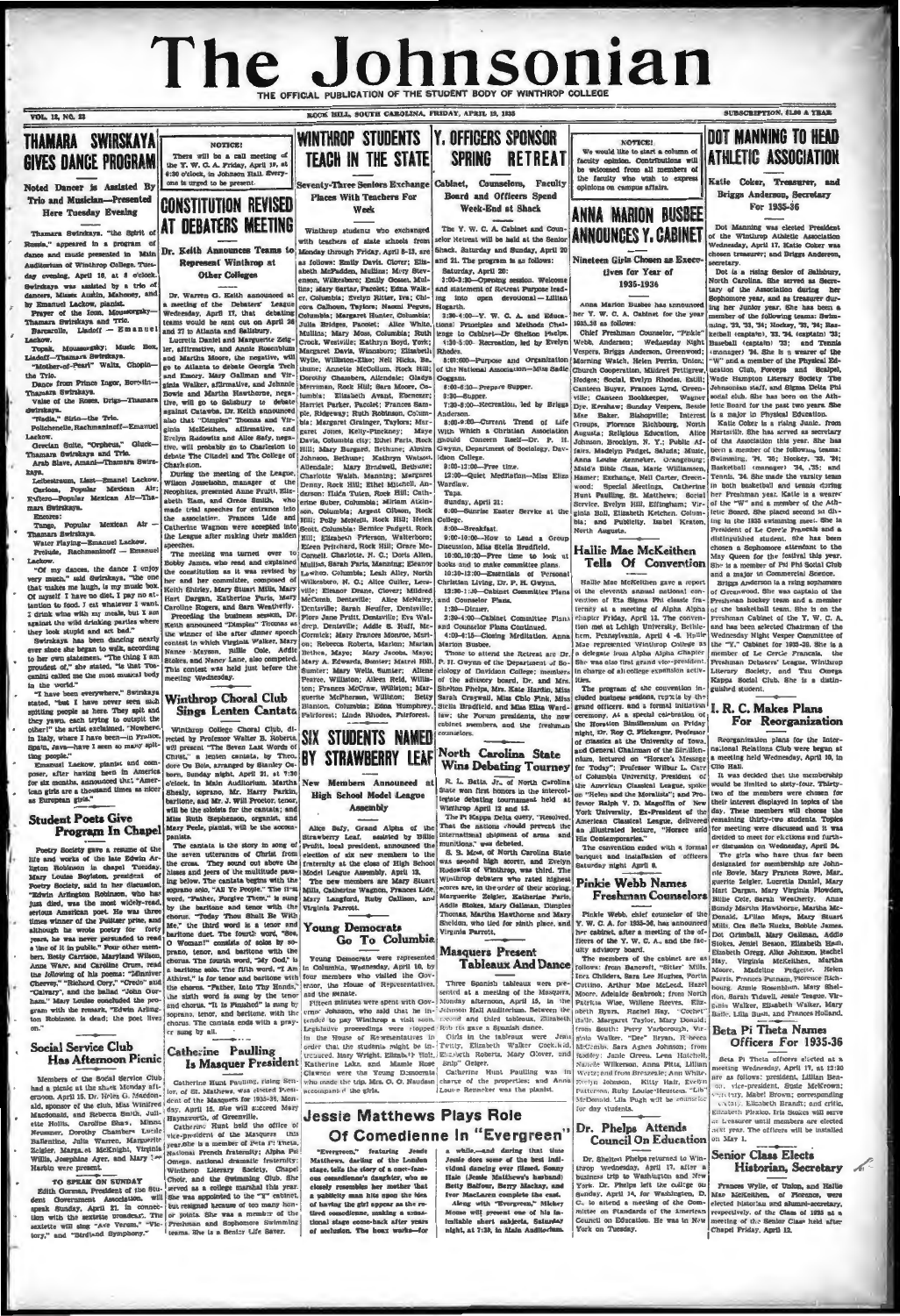THE JOHNSONIAN **SCOTTON PUERY FRIDAY** 

The Official Organ of cunen<br>.01.00 Per Year<br>.01.30 Per Year m Price (regular)<br>vo Price, By Mail 

ered as second-class matter November 21, 1922, under the Act of March 3



intion and No of South Carolina Press Ass

| <b>KDIIOKIAL BIATE</b> |                                     |
|------------------------|-------------------------------------|
|                        | Editor-in-Chief<br>Associate Editor |
| <b>BUSINESS STAFF</b>  |                                     |

| Assistant Business Manager<br>EVALYN HANNAH<br>PATRICIA WISE<br>WILSON JOSSELSON<br>MARGARET CONE |  |
|---------------------------------------------------------------------------------------------------|--|
|                                                                                                   |  |

inley, Mary Burgard, Alice McNairy, Andraine, Louise Howe, Annie Rosenblum, Wilson, Harriet Fi<br>Pinky Webb, Dot M

FRIDAY, APRIL 19, 1938

#### **STUDENT OPINION**

We have been asked by Winthrop students to run a column of<br>student opinion weekly, and we find it a difficult task. Very few girls have responded.

ent opinion column we do not want the same few girls In a stu The content symbol counter we use the same the same tew given<br>the end is selected with each issue; we want a variety of them; in fact,<br>we would welcome and gladly publish opinions by every member<br>of the student body.

or the solution over.<br>And we do not all the solutions of the solutions for us; we want you all to write them of your own accord<br>on any subject that you wish if you do not like our weekly<br>on any subject that you wish if you

As you probably know, student opinion is considered of great importance by the administration when any matter is helng decided. So let's have more of it.

#### A WORD FOR N. C. STATE

We admire sportsmanship in any form. Especially do we wish<br>commend Mr. Edwin Padgett, debating coach from North Caroto commence and the N.C. State debating team for the sportsman-<br>like attitude they displayed in the debating tournament last weekthat The N. C. State team came to Winthrop expecting to debate<br>teams from P. C., Wofford, and Wake Forest. The admirable spirit of the team was tested when, on the non-appearance of the other teams scheduled for the debate, the N. C. State team debated round upon round against Winthrop teams. We applaud miability and commend their attitude throughout the tourtheir a

#### SOCIAL CONTRACT

SOCIAL CONTRACT The question is, "Exactly when the Text West's Question: Do you this<br>himes stop playing? Can't hear the chimes. When the twelve- ear present system of lights out set<br>interest bell rines? Amarently not. for chimes stop playing: Can't near the chimes. when the twelve-<br>thirty bell rings? Apparently not, for no hushing of voices follows.<br>When the person conducting the exercises rises from his seat?<br>Surely, that is the last possi Survey, that is the last possible minute. Heretofore, however, we leave to the utomages that weeks question; the one one one of the conductor stand and wait for his audi- for the state and the one one one one one of the c

#### FOR THE MOVIE GOER

It seems to us that it is almost futile to bring up the subject of the movies when the year is almost over, the movie contract The most to us that it is almost fourier that is a most fourier in the same of the most support on the same of the same of the same of the same of the same of the same of the same of the same of the same of the same of th of almost up, and the movies for the reat of the year siready chosen.<br>We would like to suggest, however, that students have a voice in<br>the selection of pictures next year. A Student Committee on



**Marthe Words-To a great many**<br>people, the words "Dining Room" are<br>sononimous with two other more to-

Mary Bargard-We are told that at pery."

ugh this for-

THE JOHNSONIAN

ude we are when tharm the most are monumation for the bumput-<br>a phase though we may not have time omphalant from her.<br>by prepare ourselves as neatly as pos-<br>if it are sense to be an able of philosophy interesting to break<br>  $\sim$  resonance and the state of the state of the filling of the filling of the state of the state of the state of the state of the state of the state of the state of the state of the state of the state of the state of the

even though we may not be interested<br>in the amouncements, there are hundred of other girls who are; and<br>who knows?—there may be some witch<br>who knows?—there may be some witch<br>concern us after all.<br>As a finishing touch in m

#### MISCELLANEOUS OPINION

**MISCELLANEOUS OPINION**<br>Linke Walker Cockinden-Endies are a decided asset to our hearning; and it seems a plug that we ahould be dependent provided with the violation of linear to linke the collume relation are allowed to

ral.<br>We could observe our Victroia regu<br>ations, and perhaps a little extra fe<br>rom home could help pay for th

Ed Note: We thought it b

**WINTHROP...** 

WEEK BY WEEK

sonal pr

for dimer at algist. Although the for- sonal profil." declares a novelist, Loti mility might prove somewheat of a of other novelists have complained of unitary print, there is a gradied for the right, there is a gradied p

losophy we gar

Stick your neck in a lion's jaw;<br>He's tame and old and tookhiess;<br>But women are nature in the raw,<br>Look out for them; they're ruth!

Walk on a wire across the Falls;<br>With lack and skill you'll mail<br>But once you give ear to the s  $-1$ 

calla,<br>And boy you're gonna take it!

THE HIT OF THE WEEK Of course, poets are generally supd to be peculiar. By strocities has the new editor-a The Journal come into contact with that she should think that a nort con-

That she should think thus a party<br>and a party given the Fostry<br>b. At a party given the Fostry<br>b. Its new members Thurada,<br>noon, Callie Crum fairly glow beverage? Foxwith I, Callie Grum intro and of "fize-<br>hitality. The poets' glasses of "fize-<br>hit could scarcely be emptied be-<br>ahe brought in huge re-supplies of punch" could scarcely be muptle<br>for each towards in huge re-supple (or eream and ginger ale. Finally<br>leight posts postented on the growing<br>of preservation of their health; t<br>came to light that there remains<br>the 1 quants of  $\overline{\phantom{a}}$  $u$  the ented on the ground<br>of their health; and<br>i ginger als and t and it  $d$  6 of  $rac{1}{2}$ 



Quizzes the day after an Artist

According to some romantic college green even for jealous Yeah! and black eyes for not minding

our own busine -Florida "Pla



1330 West Montgomery Avenue ia - Po

000000

**COMPLIMENTS OF** 

POLLOCK'S, Inc.

**Easter Greetings** 

CHARLOTTE, N. C.

444444 -0000000000000 To Keep in Step With the Times Visit

**BAKER'S SHOE RENURY** 

Keep Your Shoes Looking Neat!



A delightful place to eat-something novel in drinks and sandwiches - just see for yourself!

**Trade Street** 

**MONTALDO'S** 220 N. Tryon St **COATS** SMART APPAREL **GOWNS<br>LINGERIE<br>SPORTS WEAR<br>MILLINERY** FOR THE DISCRIMINATING **WOMAN** Ph<sub>c</sub> ne 3-2114

# **Everyday Specials**

| Pond's Creams, Cold or Vanishing Cream 25e                |  |
|-----------------------------------------------------------|--|
| Noxezma, 25c size _____________________________15e        |  |
|                                                           |  |
| Ambrosia With Cream and Skin Tightener __________59e      |  |
|                                                           |  |
|                                                           |  |
|                                                           |  |
|                                                           |  |
|                                                           |  |
|                                                           |  |
|                                                           |  |
|                                                           |  |
|                                                           |  |
|                                                           |  |
|                                                           |  |
| Full Line Max Factor's Make Up _______________50e, \$1.00 |  |
|                                                           |  |

## **Ratterree's Drug Store, Inc.**

Drugs at Reasonable Prices



Brand new evening dresses. A style for every type. Plutfy chiffons, crisp organdies, crepes, toffets and lace<br>in white, black and pastel shades, some with jackets and detachable capcs.<br>5.95, 7.95, 9.75, 12.50 and 14.75

Long Silk Slips for evening wear. White and Pink. 1.95 Girdles, two-way stretch. 1.00 and 1.95

#### **Hosiery**



Ladies' high twist all silk chif-<br>fon hose. Cradle sole and narrow<br>panel heels. Wide range of new<br>shades. 55, 2 for 1.00

#### **Shoes**

Strap silver kid sandals. 4,95

Ladies' red knit sandals, open<br>heel and toe. 3.95

Ladies' white faille silk sandals.<br>Can be dyed or colored. 2.95

Service sandals white, red and<br>blue kid. 1.69 and 1.95

Beaded bags in white, black<br>and black and white, 1.00

Chiffon  $e$  v e n i n g handker-<br>chiefe in white, black, brown and<br>pastel shades. Rhinestone clips and hickles.<br>48 and .98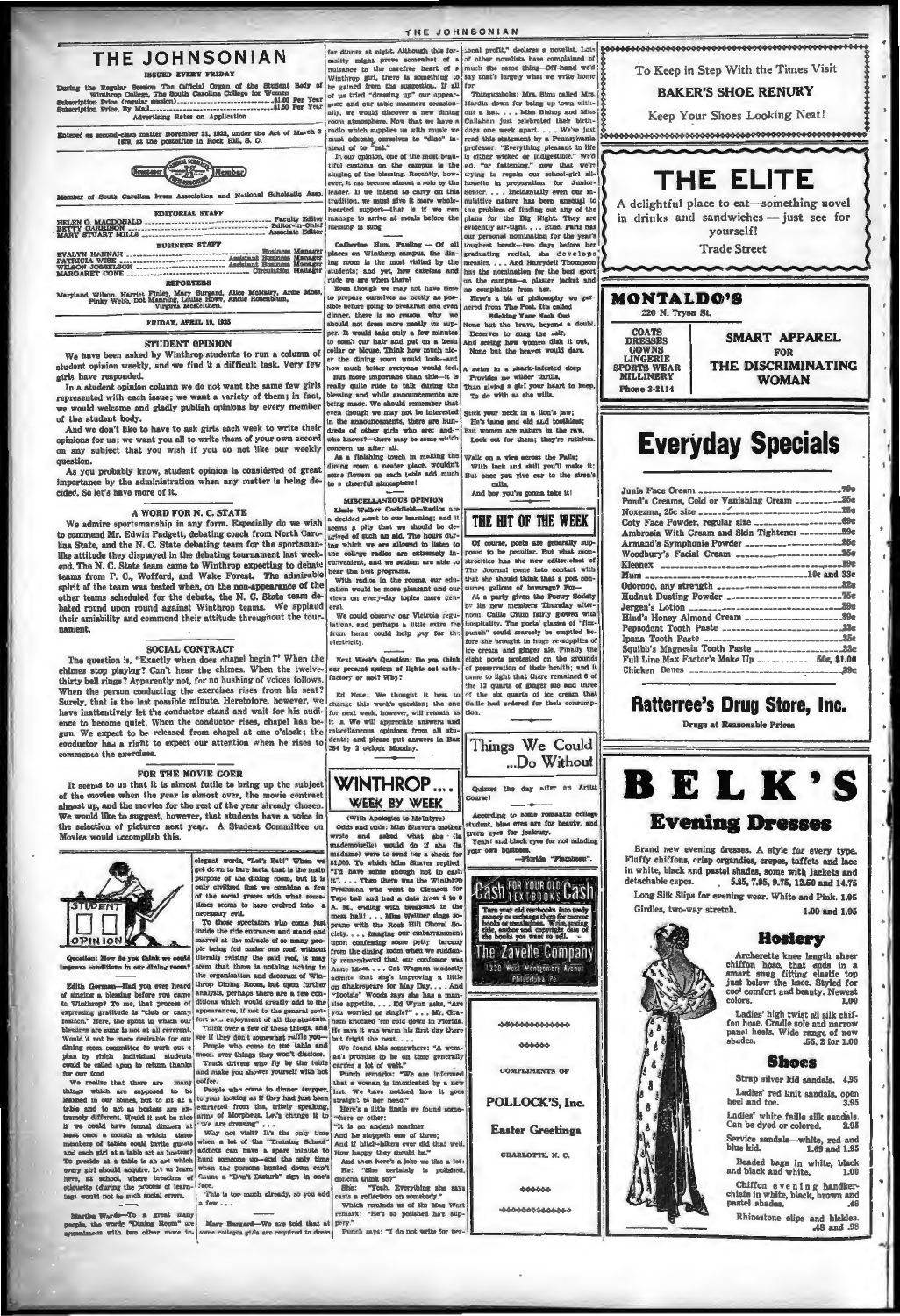

### **EASTER GREETINGS**

To Winthrop Students and Faculty

NOTICE!

NOTICE:<br>
Emma Castle, the maid in Johnson Hall, wishes to express her grati-<br>
tude and appreciation to the giu-<br>
denia, members of the faculty, and<br>
groups on the campus that have<br>
shown her kindness by expression their sympathy at the death of h hushand.

# **CAMPLISIN' AROUND**

Our Own Mother Goose Ehymes<br>Little Jack Horner sat in the corner<br>Eating a Christmas pie; Eating a Christmas pie; He could

Me put as any  $\frac{1}{2}$ <br>plum,<br>And said, "Aw nuts, I thought this

Humpty Dumpty sat on a wall<br>Humpty Dumpty had a great fall:<br>All the king's horses and all the kin

Hairess Mary, quite contrary,<br>fow does your garden grow?<br>Jith cockle-shelis, and silver<br>nd the rest haven't come up

In the papers this week we read weighty per cant of the feminine grates from a certain college--name with the lear where the and the same that a fourth with the part is the same of the same and at daughter's grates of a fo der if our little Nell narry or will have to profer a care

I'm gonna quit this hold-up game<br>I'll hang 'round joints no more!<br>Bo with a sigh,<br>And a faint little cry,

The garter stretched out on the floor .- The Plorida Flambeau.

Mary had a little hands raised With flores as white as snot<br>And everywhere that Mary a How'd you like to have live<br>bowing you around? ek fol-

A torrid young dancer named R Was too good at handing a fail when skill caused her trouble-<br>Blue switched to a bubble-<br>Now pin-shooters come in just

"Watta ya mean all right?" shricked he watta fiend,<br>"Yup," hiccopped the Murad fiend,<br>"S'perfectly awright, on account of<br>I don't like cream

us Last Words Famous Last Words:<br>Think I'll take hemstitching this tin 

sty: "She's the most eco 

Many girls who go on diets find that<br>hey are poor losers.

e e e<br>up step. Voh, I simply adure that fun-<br>uy step. Where did you pick it up?"<br>He: "Funny step, hang, I'm losing my<br>parter."  $\cdots$ 

section of the Proprietor: "Do you want the<br>porter to call you?"<br>Guest: "No thanks—I awake every<br>morning at aswen."<br>H. P.: "Then would you mind call-<br>H. P.: "Then would you mind call-<br>Hing the porter?"

The human bruin is truly a wonder-<br>ful thing. It starts working the minute<br>you wake up and never stops until you<br>ret to class.  $\sim$   $\sim$   $\sim$ 

Teacher: "What is your worst sin?"<br>Bindent: "Vanity-I stand in front of<br>by mirror for hours admiring my

eauty."<br>"Teacher: "That's not vanity—that's<br>nagination."

Me: "Since I met you I can't sat, I<br>an't akep, I can't drink."<br>She: (shyly) "Why not?"<br>He: "I'm broke."

-The Periscope. Simple Simon met a pieman<br>Going to the fair. Said Simple Shnon to the pirman,<br>"Hey."

Diary Of A Maid In Uniform

April 12:<br>Equals on April 12:<br>
April 12: the conduction of the conduction of the conduction of<br>
first time in the conduction of the conduction<br>
into trees. I pick the starting and the conduction<br>
and the starting of the conduction of the star s cause to example the calculate in<br>this time to atroll past. Reply to quest<br>this time to atroll past. Reply to quest<br>tow bravely and valiantly discours<br>in the Joys of Nature.

Finally manage to extricate myself<br>pping quite a few things in the pro-<br>ess. This Back to Nature stuff is going cess. This Back to Nature stuff is going ay perch in this co dition, Walt rat ly for dusk, and sneak home April 14:

Apru 14:<br>Tables being broken. Some girl fill<br>vacancy at our table. Am called upo: to dish out a little hospitality for her<br>benefit. Feeling sure of her name. I e forth brightly with, "The girl will <sup>25</sup> next door to me is named Helen<br>ith." Walt expectantly for reply smith." Walt expectantly for reply<br>out she gives me only a blank look and edges nervously away. Wonder how<br>anyone could be so dumb, so utterly sking in the Social Grapes, Disgust edly turn away and leave the т.

ediy turn away and leave the Dull<br>Lump to her Tunafish.<br>Learn ister her name is not Helen<br>Sm<sup>ou</sup>th but Caroline Jones. Can only<br>wo<sub>ut</sub>der that ahe dok my remark as<br>calmiy as she did. April 15:

April 19:<br>Read that erudite journal, The Tiger.<br>The corps, really should keep the mind<br>on Higher Things and not think so<br>much on Winthrop curves.

Mr. Thomas W. Noel Entertains Beta Alpha

Mr. Thomas W. Noel entertained<br>members of Be., Alpha with a steak<br>supper at the shack Wednesday, Anvil<br>17. Those present were Sara Den...k. Amy Brown, Alma Hopkins, Virginia<br>Scott, Mary Einsbeth Berry, Nadie<br>Gary, Einsbeth McDonald, Crystal Elmabeth Berry, Nadie<br>beth McDonald, Crystal ry, Lucy Wright, Del as, Audrey Ge Audrey George, Margaret Evans,<br>ine Parker, Mary Sue Caughman, Suzanne Paraer, Mary Sue Caughman<br>Martha Ward, Helen Clark, Thelms<br>Callahan, Helen Orosland, Noll McCoy<br>Mary Elizabeth McCutchen, Margare is. Doug a Bryan, Na elle Wilkrson, Eleanor Parso ns Taules Pear r Hobson



South Carolina State Music Cont. outh Carolina State Music Context<br>state Context and terms of the Minkhovy current state is a context<br>value of the Minkhovy current and the state of the state of<br>the state of the state of the state of the state of the stat

A FEW QUESTIONS<br>
Narre can a man buy a cap for his<br>
kine, or a key to be lock of his hair?<br>
kine, or a key to be called an academy be-<br>
cause there are pupli libere?<br>
cause there are pupli libere?<br>
are found? Who travels are found?<br>of his nor on he use, when shingling the roof of<br>his mouth, the nails on the ends of his mout<br>his toon? his tone rook of his elbow be sent to<br>jail? If so, what did he do?<br>Jour does he sharpen his shoulder<br>blades? I'll be hanged if I know, do you? your<br>of his mit in the shede of the pum<br>of his hands, or beat on the drum<br>of his ears?<br>Does the calf of his beg eat the cor of his toes? If so, why not grow corn on the ears? He mumbled a few words in churc  $He$  m mbled a few words in his And he was divorced.<br>--The (Ou, Tech) Technique. 666666666666 COOPER FURNITURE CO. offers **Schlag new in furniture**<br>Trade Street ,,,,,,,,,,,,,,,,,,,,,,,,,

If it's Music you dosire visit WORLMAN-GREENE **MUSIC STORE** Trade Street

leads of heautiful dresses filters here for your Jaster T **FRANKLIN'S CLOTHING CO.** 

Next Door to Woolworth's

#### **Greyhound Buses**

Travel 50,000 of scenic highways, and will take you wherever you wish to go.

> Many Schedules-Low Fares Safe and Comfortable Far Further Information

#### **Atlantic Greyhound Bus Station**

Phone 555 E. B. RUSSELL, Mgr.



**SYMBOL OF THE WORLD'S FOREMOST FOOD SERVICE** 

## **Winthrop Parents**

Many fathers and mothers and relatives of Winthrop Students bank with this financial stronghold, a large number of whom transact their business by mail.

Business coming to this bank by mail is given the same safe, prompt and careful attention as business transacted in person.

If you are a father or mother of a Winthrop daughter, or a relative, we extend to you the unexcelled facilities of this bank. Your deposit up to 5,000 is 100% insured hy the Federal Deposit Insurance Corporation. Bank by mali and see how convenient it is.

> **Peoples National Bank** ROCK HILL, S. C.



THE JOHNSONIAN